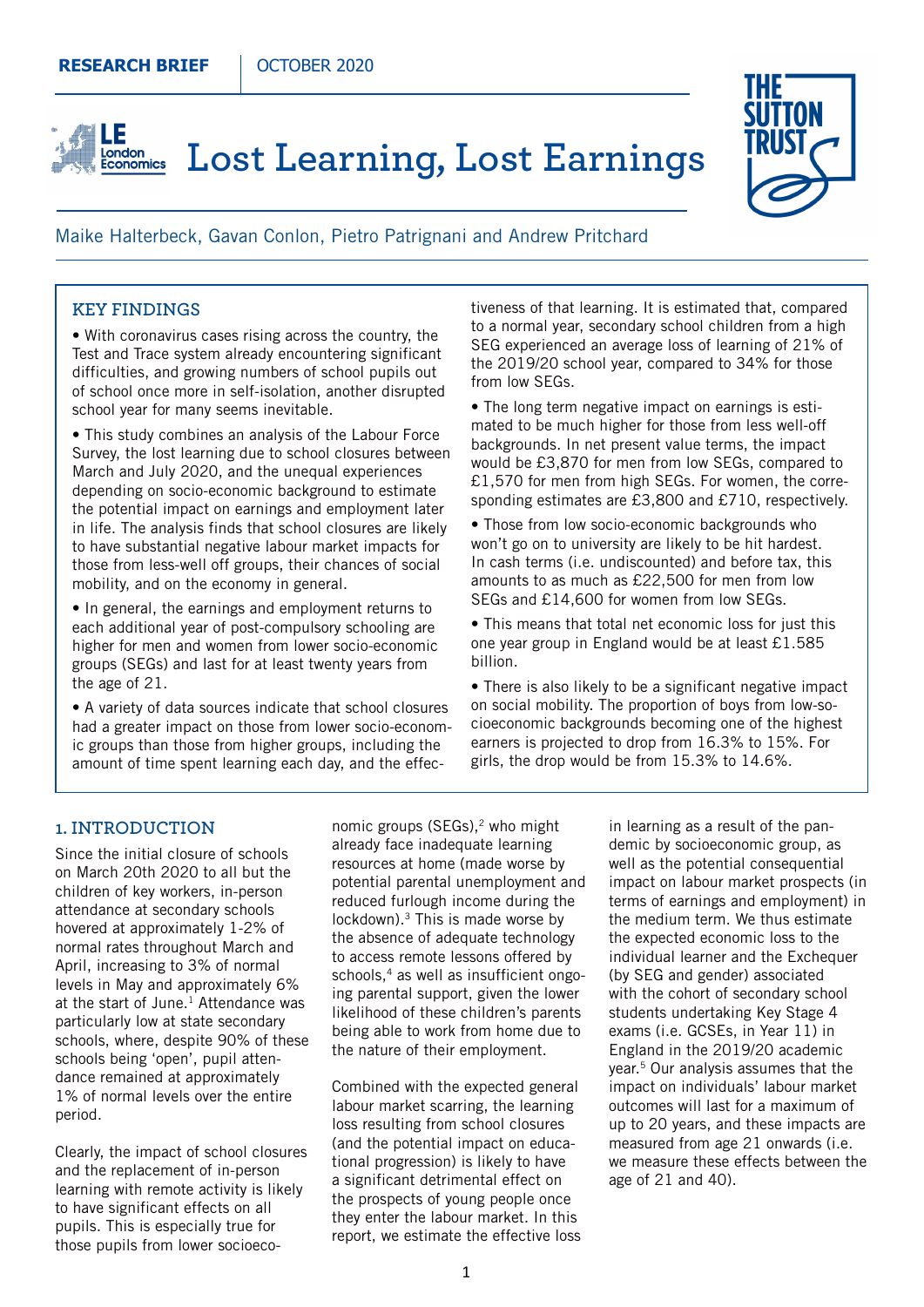## **2. METHODOLOGY**

# 2.1 Estimating the impact of schooling on labour market outcomes

#### 2.1.1 Data sources

To undertake the analysis of the impact of the loss in learning, we used UK Quarterly Labour Force Survey  $(QLFS)$  data. $6$  Since 2014, the third quarter (June to September) of the QLFS has incorporated a module of questions on social mobility, including information on the occupation of the main earner in the survey respondent's household when the respondent was aged 14. Table 1 presents information on how we used this information to group respondents into low vs. high SEGs.<sup>7</sup> The QLFS also reports information on respondents' current earnings and employment status, education attainment, and personal characteristics. We used the third quarter of the QLFS for each year between 2014 and 2019 to analyse the impact of gaining an additional year of post-compulsory schooling on individuals' annual earnings and their probability of being in employment, by socioeconomic background and gender.

#### 2.1.2 Econometric modelling

To estimate the impact of an additional year of post-compulsory schooling on earnings and employment outcomes, we undertook an econometric analysis using an Ordinary Least Squares model (in the case of earnings) and a Probit model (in the case of employment status). The models followed the standard approach in the academic literature by controlling for personal, regional, and job-related characteristics.<sup>8</sup> The model was estimated on a subset of the available sample. In particular, we imposed the following sample restrictions:

 • Number of post-16 years of schooling: Given the focus on a learning loss at the age of 16, and the fact that the impact of the learning loss is likely to affect those individuals who have relatively limited post-compulsory education, the analysis was restricted to individuals with a maximum of four years of post-16 schooling (measured by when the individual left full-time education).9 In addition, we assumed that only those pupils who do not achieve

Table 1. Definition of low and high socioeconomic groups used in the QLFS analysis (based on the occupation of the main wage earner in respondents' households at age 14)

| <b>High SEG</b>                                         | Low SEG                                              |
|---------------------------------------------------------|------------------------------------------------------|
| 1 'Managers, Directors and Senior<br>Officials'         | 6 'Caring, Leisure and Other Service<br>Occupations' |
| 2 'Professional Occupations'                            | 7 'Sales and Customer Service<br>Occupations'        |
| 3 'Associate Professional and Technical<br>Occupations' | 8 'Process, Plant and Machine Operatives'            |
| 4 'Administrative and Secretarial<br>Occupations'       | 9 'Elementary Occupations'.                          |
| 5 'Skilled Trades Occupations'                          | 'No one was earning'                                 |

Note: Based on QLFS variables SMEARNER and SMSOC101. Source: London Economics' analysis of Quarterly Labour Force Survey data for 2014-2019

higher education qualifications (or equivalent) will be affected by the Covid-19 school closures. Hence, the econometric analysis was restricted to individuals with educational qualifications at Level 3 or below.10

• Age-band: As noted above, the analysis assumes a 20-year persistency, estimating the impact of the learning loss on labour market outcomes between the ages of 21 and 40. To measure differences in the impact of schooling over time, the econometric analysis was undertaken separately for individuals aged between 21 and 30 (i.e. to measure the effect over the first 10 years) and between 31 and  $40^{11}$ 

## 2.1.3 Results and implications

The results of the econometric analysis, presented in Table 2, indicate that the estimated marginal earnings and employment returns to an additional year of post-compulsory schooling vary significantly depending on gender, SEG and age band. In particular, for men between the ages of 21 and 30 in the low SEG, the earnings premium associated with a year of post-compulsory schooling stands at approximately **4.0%** (compared to **2.4%** for women). In contrast, for both men and women from high SEGs, the earnings return is **zero**. With the exception of women from low SEGs who achieve an increased probability of being in employment

Table 2. Estimated marginal earnings and employment returns to a year of post-compulsory schooling, by SEG, gender and age band

| <b>Measure</b><br>and age<br><b>bands</b> | Low SEG     |        | High SEG |        |  |  |  |
|-------------------------------------------|-------------|--------|----------|--------|--|--|--|
|                                           | <b>Male</b> | Female | Male     | Female |  |  |  |
| Earnings (%)                              |             |        |          |        |  |  |  |
| Age 21-30                                 | 4.0%        | 2.4%   | 0.0%     | 0.0%   |  |  |  |
| Age 31-40                                 | 9.4%        | 2.6%   | 8.0%     | 6.1%   |  |  |  |
| Employment (percentage points)            |             |        |          |        |  |  |  |
| Age 21-30                                 | 0.0         | 5.9    | 0.0      | 0.0    |  |  |  |
| Age 31-40                                 | 3.3         | 6.9    | 1.6      | 2.1    |  |  |  |

Note: Analysis of the UK Labour Force Survey based on pooled data for Q3 2014 to Q3 2019, for individuals living in England only. Earnings are calculated in June 2020 prices and represent the percentage earnings boost or percentage point boost in employment resulting from an additional year of post-compulsory education. Econometric results relating to earnings have been exponentiated. Sample restricted to individuals with no more than four years of post-compulsory schooling and with highest qualification (at Level 3 or below) achieved by the age of 21. Any results that were not statistically significant at the 10% level have been reported as zero. Source: London Economics' analysis of Quarterly Labour Force Survey data for 2014-2019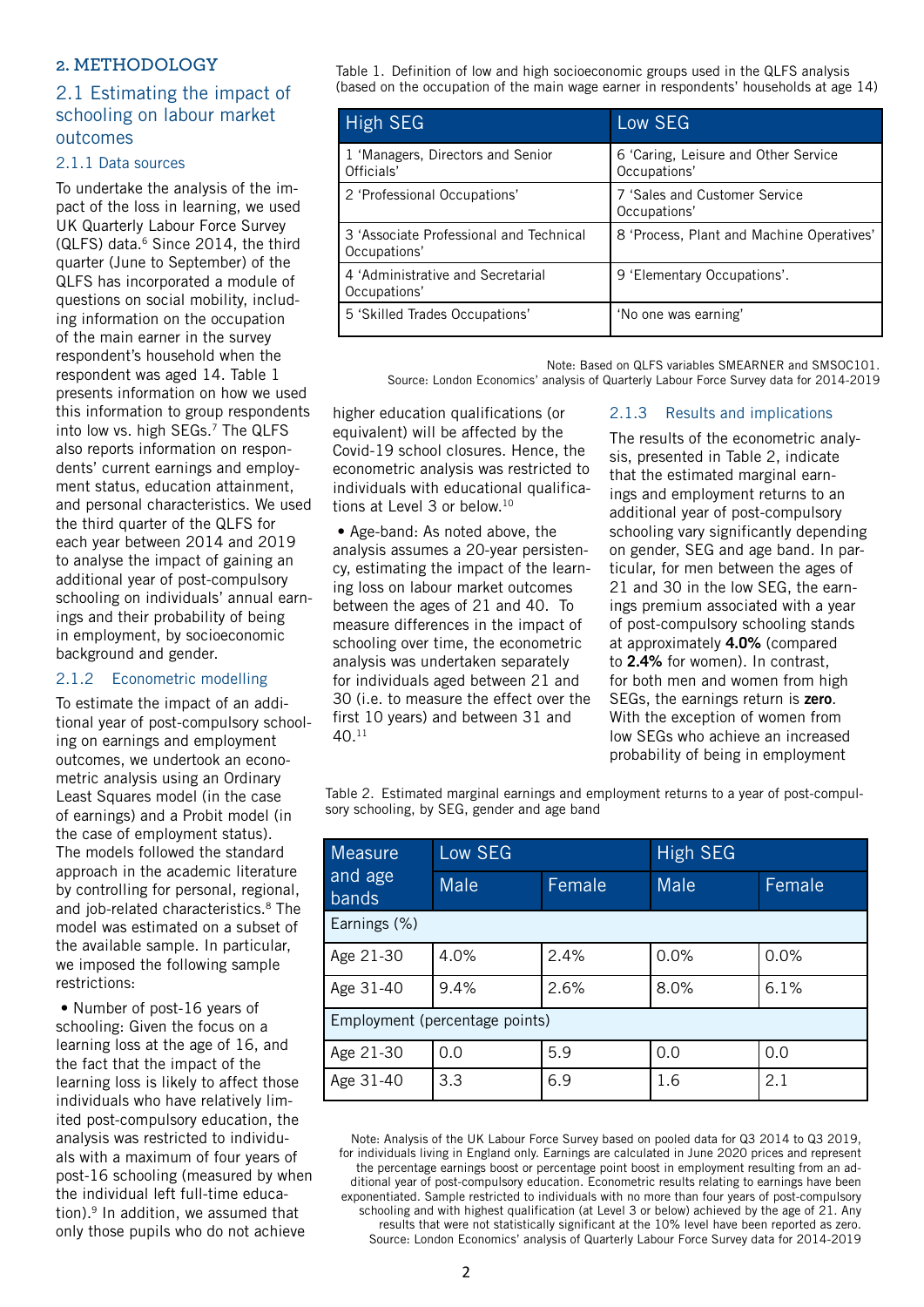(of **5.9 percentage points**), employment is unaffected by an additional year of post-compulsory schooling in the first ten years of labour market participation.

Between the ages of 31 and 40, additional years of post-compulsory schooling have a relatively larger impact on labour market outcomes. In particular, men from low SEGs see a **9.4%** earnings impact alongside a **3.3 percentage point** employment effect from an additional year of schooling. Women from low SEGs also see a labour market benefit from schooling – in particular in respect of employment (**2.6%** earnings impact alongside a **6.9 percentage point** employment effect). For both men and women from high SEGs, there is a large (**6-8%**) earnings effect alongside a **1-2 percentage point** employment effect.

The econometric results for this group of learners (i.e. those individuals with less than four years of post-compulsory education and without higher education qualifications (or equivalent)) imply that schooling has relatively large and persistent positive effects on earnings and employment well into adulthood. This suggests that any school closures that might impact the quantity or quality of schooling received would have long-term labour market effects - and would disproportionately impact learners from low SEGs.

# 2.2 Estimating the loss of learning associated with Covid-19 school closures

To estimate the size of the learning loss - in terms of the proportion of the 2019-20 academic year that was 'lost' to pupils in the cohort of interest - we combined information on the duration of the Covid-19 school closures in England with estimates of the daily number of hours that pupils spent on learning before and during the lockdown. This information was then combined with estimates of the extent to which the remote (replacement) learning during lockdown compensated for the loss of in-person teaching, and how this varied by SEG.

## 2.2.1 School closures

In England, Local Authority maintained schools must open for at least 380 sessions (190 days) during a school year; $^{12}$  however, the exact

term dates are determined by school employers. In the case of maintained schools, the school employer is the Local Authority, while for some other school types, $13$  the employer is the Governing Body. Academies (including free schools) can determine their own term dates. As such there is some degree of variation by (and within each) Local Authority in terms of the number of days that schools were actually closed during the lockdown. We have assumed, that with the exception of children of key workers, schools were closed for in-person provision for **71 days** from March 20th, 2020 (equivalent to **37%** of the school year). $14$ 

#### 2.2.2 Learning during lockdown

In terms of the quantity of lost learning per day, recent survey evidence on inequalities in children's experiences of home learning during the pandemic $15$  suggests that the number of hours of learning received by secondary school children in households in the highest family earnings quintile was approximately **7.1 hours** per day pre-lockdown (in 2014-15) compared to approximately **5.1 hours** during lockdown (a decline of **2.1 hours** per day (or **29%**)). The corresponding estimates for secondary school children in the lowest family earnings quintile were estimated to be **6.2 hours** and **3.9 hours** respectively (a decline of **2.3 hours** per day (or **37%**)). This analysis illustrates that the daily time spent on learning during lockdown declined to a slightly greater extent for children from lower SEGs as compared to higher SEGs (in absolute terms, though the loss in learning was noticeably greater in percentage terms).

#### 2.2.3 Effectiveness of replacement learning

Despite the attempts of the government to mitigate the effect of school closures, differential access to learning resources (both in the home and in terms of being able to access remote learning resources offered by schools) is likely to have had an impact on the quality of the learning received by secondary school children from different SEGs. This is identified in a recent Institute for Fiscal Studies analysis, $16$  but also by the World Bank,17 stating that "A successful remote learning strategy relies on multiple delivery approaches. COVID-19 has exposed the digital divide and the differences that disproportionately impact […] poor communities within countries. In no case do we expect the mitigation to fully compensate for school closures and the accompanying learning losses. For high-income countries, mitigation effectiveness could range from 15% to 60%, also reflecting both greater household access to technology and the expected effectiveness of what is offered".

Based on these World Bank ranges of the effectiveness of remote learning during lockdown, we assumed that, for secondary school children from high SEGs, **60%** of the learning during lockdown was effective, compared to just **15%** for children from low SEGs.

## 2.2.4 Estimated learning loss

Combining the information on the number of school days in an academic year, the duration of school closures in England during lockdown, the average number of hours of learning received in a 'normal' school year and during lockdown, as well as the 'effectiveness' of remote learning, we estimated that, compared to a normal year, a secondary school child from a high SEG experienced a **21%** loss in learning (on average) $18$  compared to a **34%** average loss for those from a low SEG.<sup>19</sup>

Clearly, it is very challenging to estimate the impact of school closures on the loss of learning. To put our above estimates into context, a number of other organisations have also assessed the impact of the pandemic on young peoples' learning. In particular, in July, the National Foundation for Education Research administered a survey of teachers (in state-funded mainstream primary and secondary schools in England), asking them to indicate the extent to which they believed their pupils were currently behind their curriculum learning compared to where they would be at this time of year (i.e. in July) in a normal school year.<sup>20</sup> The survey results indicate that the perceived learning loss in the most deprived schools was approximately **3.7 months**, compared to **2.4 months** in the least deprived schools.<sup>21</sup> Based on a 12-month calendar year, this corresponds to a **31%**  and **20%** learning loss for students in the most and least deprived schools, respectively, thus suggesting similar learning losses as assumed in the analysis at hand.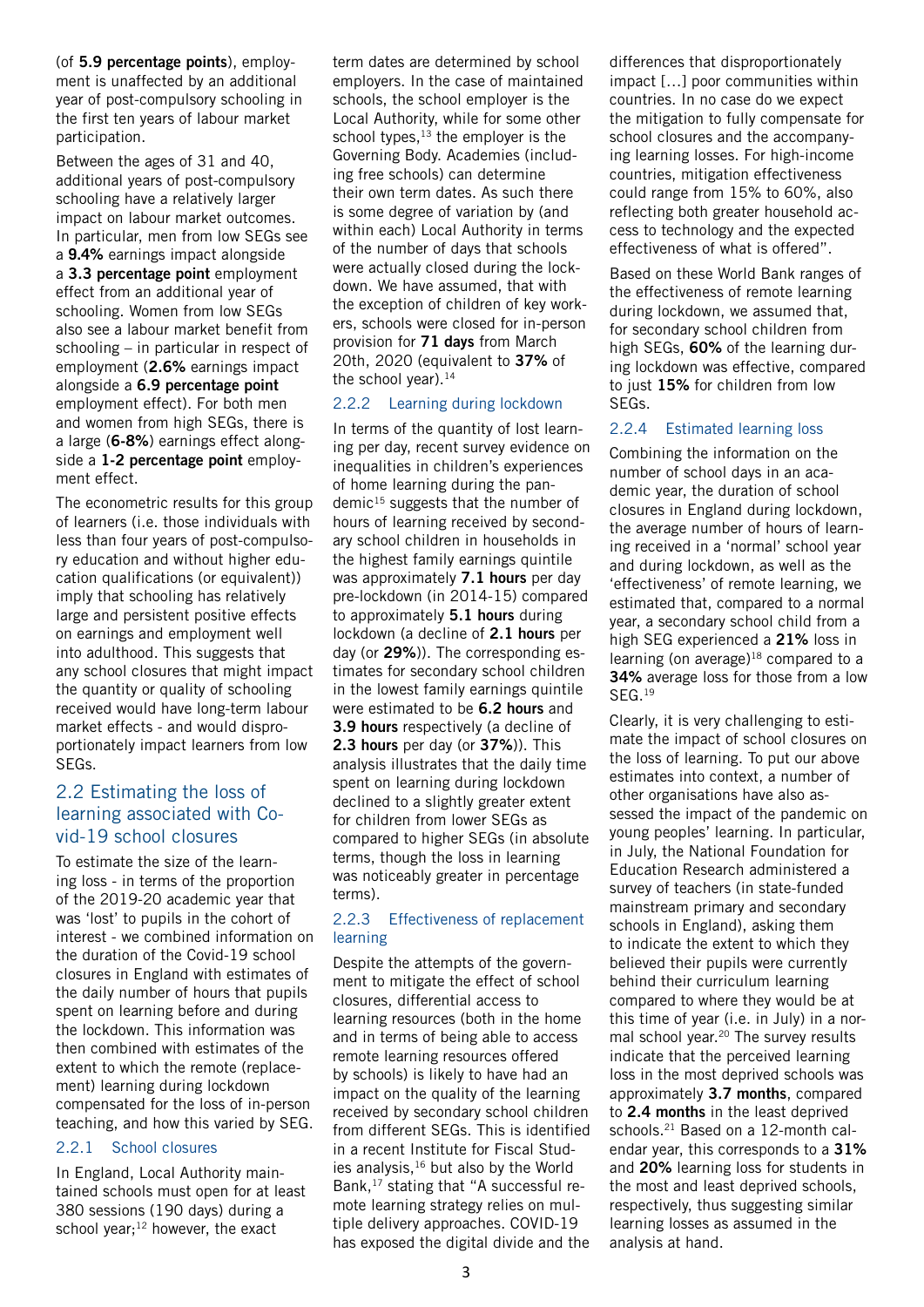# 2.3 The student cohort under consideration

The analysis is based on the expected labour market outcomes (between the ages of 21 and 40) achieved by the cohort of secondary school pupils undertaking Key Stage 4 exams (i.e. GCSEs) in England in 2019-20. Overall, there were **566,674** pupils in the cohort undertaking Key Stage 4 in 2019-20 (based on statistics published by the Department for Education).22 Information on parental occupation is not collected for pupils, so we used an alternative indicator to identify the proportion of the cohort coming from low vs. high SEGs. Specifically, we used separate information (again published by the Department for Education) $23$  on the breakdown of Key Stage 4 students (in 2018-19) $24$  by Income Deprivation Affecting Children Index (IDACI)25 decile (based on pupil residency). Using this information, based on the proportion of KS4 pupils living in the **30%** most deprived areas,<sup>26</sup> we estimated that approximately **34%** of Year 11 pupils were from low SEGs. Applying this proportion to the relevant student cohort, we thus estimated that, out of the total of **566,674** pupils undertaking Key Stage 4 exams in England in 2019-20, **193,259** are from low SEGs, while the remaining **373,415** students are from high SEGs.<sup>27</sup>

## 2.4 Progression rates to higher education

As previously discussed, one of the key factors in the analysis relates to the assumption that despite the extensive learning loss suffered by all secondary school pupils, for those individuals that are expected to progress to higher education, the effects may dissipate entirely and not be reflected in any labour market penalty during adulthood (e.g. due to higher ability and motivation). Essentially, we assume that the labour market penalty associated with the learning loss will be incurred by only those individuals likely to achieve lower levels of post-compulsory education.

Combining information on Key Stage 4 long-term progression rates to higher education at the school level (for the 2012-13 Key Stage 4 cohort)28 and deprivation quintiles for English secondary schools,<sup>29, 30</sup> the analysis suggests that the progression rate amongst Key Stage 4 pupils

to higher education by the age of 20 or 21 stands at **41.2%** for individuals from high SEGs (identified as those belonging to the top 70% of the IDACI distribution) compared to **33.7%** for lower SEGs (bottom 30% of the IDACI distribution).

# 2.5 Baseline age-earnings profiles by SEG and gender

The final building block of the analysis involves the estimation of the

baseline age-earnings profiles (i.e. the earnings profiles that students in the cohort would have achieved (between the ages of 21 and 40) if they had not experienced the learning loss associated with Covid-19 school closures), by socioeconomic group and gender.

To achieve this, using the abovedescribed information from the 3rd Quarter of the Labour Force Survey between 2014 and 2019, we esti-

Figure 1.Baseline annual (employment-adjusted) age-earnings profiles, by gender and SEG



#### WOMEN



Note: All estimates are presented in current prices and cash terms (i.e. not discounted into present values). The estimates are based on learners who are expected not to achieve higher education qualifications (or equivalent).

Source: London Economics' analysis of Quarterly Labour Force Survey data for 2014-2019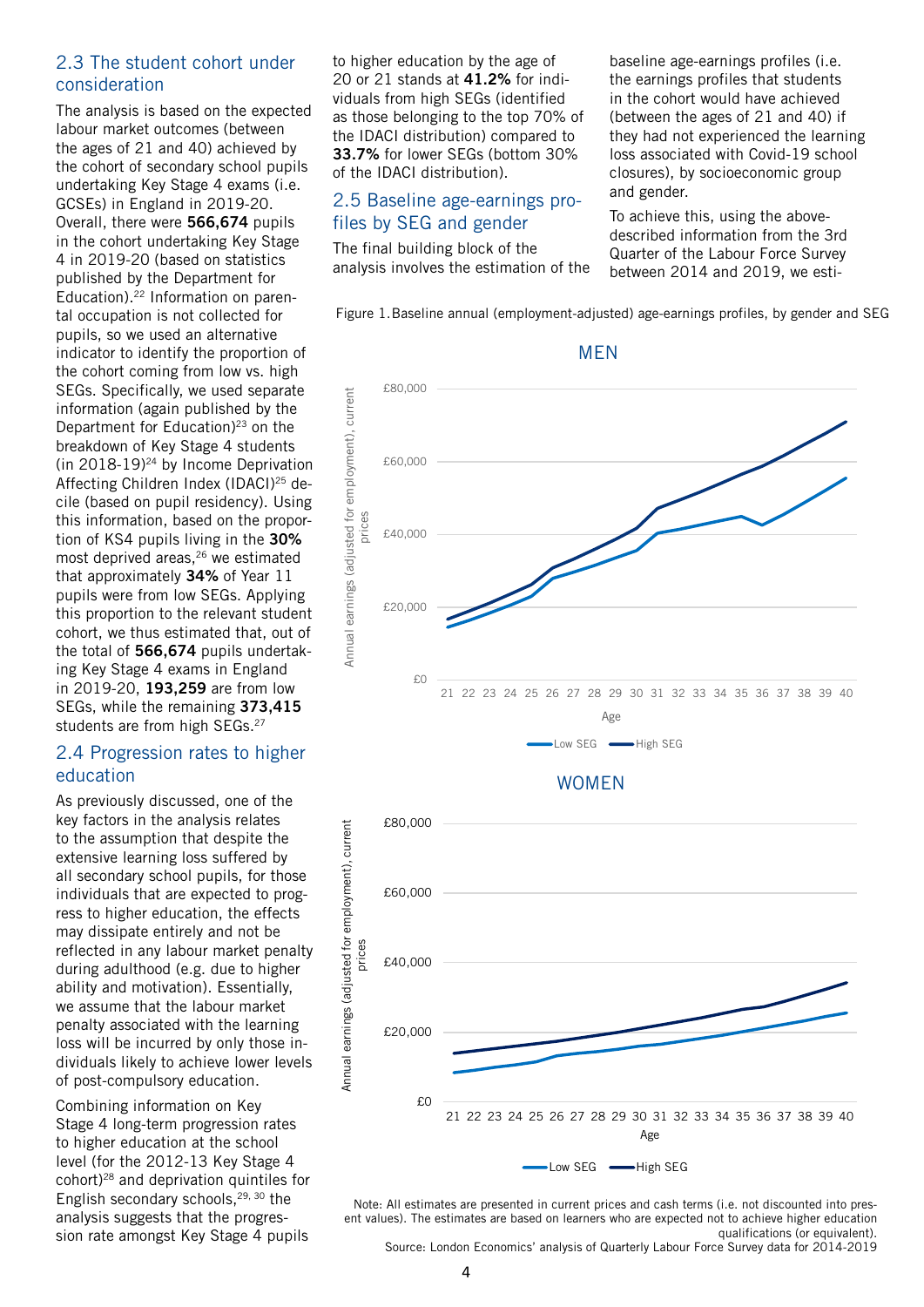mated average annual earnings $31$  and employment probabilities by gender, age.<sup>32</sup> and low vs. high SEG (again focusing only on individuals living in England with Level 3 qualifications or below as their highest qualifications achieved). We then multiplied the earnings profiles by the probability of employment in each instance, to arrive at employment-adjusted age-earnings profiles. Subsequently, these historic annual earnings estimates were uprated to reflect future earnings growth (using forecasts of average UK real earnings growth published by the Office for Budget Responsibility) $33$  that would be expected to be experienced by the current cohort of Key Stage 4 students upon entering the labour market from the age of 21. The resulting baseline employment-adjusted age-earnings profiles by gender and socioeconomic grouping are presented in Figure 1.34 As expected, the analysis demonstrates higher earnings for men compared to women, and for individuals from higher SEGs compared to lower SEGs.

## **3. THE IMPACT OF SCHOOL CLOSURES**

# 3.1 Earnings in baseline and after Covid-19 school closures

To estimate the expected loss in (employment-adjusted) earnings for students in the cohort of interest associated with the Covid-19 school closures, we combined the baseline age-earnings profiles (see Section 2.5) with the estimated marginal earnings and employment returns to a year of schooling (see Section 2.1.3) and the estimated learning loss resulting from school closures (i.e. **34%**  for low SEGs and **21%** for high SEGs;

Figure 2. Annual (employment-adjusted) age-earnings profiles for students from low SEGs - Baseline and after Covid-19 school closures







Note: All estimates are presented in current prices and cash terms (i.e. not discounted into present values), and have been rounded to the nearest £100. The estimates are based on learners who are expected not to achieve higher education qualifications (or equivalent). Source: London Economics' analysis

# MEN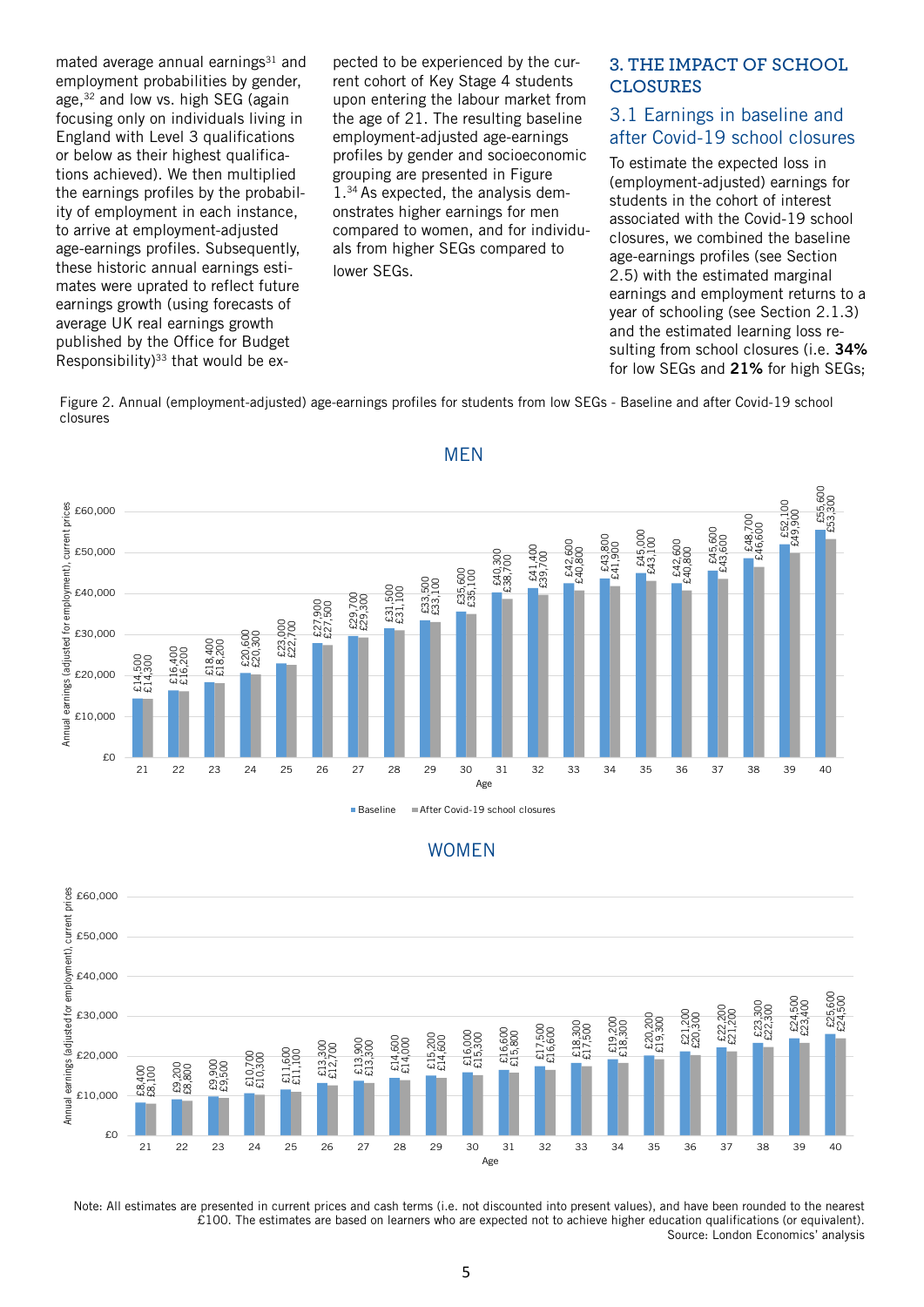see Section 2.2.4). Specifically, we assumed that the corresponding proportion of a year's worth of the estimated earnings and employment return to schooling would be lost in each year for which the effect persisted (i.e. between the ages of 21 and 40). This was undertaken separately by SEG and by gender – and again focusing only on those students in the cohort expected not to subsequently achieve higher education qualifications.

Figure 2 presents the resulting (employment-adjusted) age-earnings profiles for students in the cohort from low SEGs following the learning loss associated with Covid-19 school closures (for those students expected not to achieve higher education qualifications).35 Compared to the Baseline, in current prices and cash terms (i.e. undiscounted), we estimate that the learning loss associated with Covid-19 school closures will result in a loss in (employment-adjusted) gross earnings of approximately **£22,500** for men from low SEGs and **£14,600**  for women from low SEGs.

## 3.2 Student and Exchequer losses per student

Figure 2 presented the employmentadjusted gross annual earnings (in the Baseline and post Covid-19) for those students in the 2019-20 GCSE cohort expected not to progress to HE.

To understand the economic loss to current GCSE students once they enter the labour market (again, between the ages of 21 and 40, i.e. assuming a 20-year persistency effect), we consider the loss in after-tax earnings (i.e. after the deduction of income tax and employee National Insurance). We applied discounting<sup>36</sup> and adjust for expected inflation<sup>37</sup> to illustrate the economic loss in present value terms in constant 2019-20 prices. In addition, we then adjusted the estimates for the likelihood of progression into higher education (see Section 2.4), to arrive at a weighted average of the economic loss across students expected not to progress to higher education (facing the above labour market penalties) and those expected to achieve higher education qualifications (assumed not to be affected by the learning loss).

As presented in Figure 3, the resulting expected loss in after-tax earnings per student stands at **£3,870** for men from low SEGs, compared to **£1,570** for men from high SEGs. For women, the corresponding estimates are **£3,800** and **£710**, respectively.38

We also consider the loss in Exchequer revenues that would occur alongside the loss in earnings. These estimates include the loss in income tax and employee National Insurance receipts, but also the associated loss in employer National Insurance receipts. The analysis suggests that the present value of the expected loss in taxation receipts stands at **£2,570**  for a representative man from a low

SEG compared to **£1,060** for a man from a high SEG. For women, the corresponding estimates are **£830** and **£470**, respectively.

On average across male and female students in the cohort of GCSE students, the present value of the loss in net earnings stands at **£3,830** per learner for students from low SEGs, and **£1,150** per learner from high SEGs (or **£2,070** per learner across the entire cohort). The corresponding loss to the Exchequer stands at **£1,720** per learner from low SEGs and **£770** for learners from high SEGs (or **£1,100** per learner across the entire cohort).

#### 3.3 Aggregate economic losses

Aggregating the above losses to the student and the Exchequer across the entire 2019-20 cohort of GCSE Key Stage 4 students, Figure 4 presents the total student and Exchequer losses associated with the Covid-19 pandemic school closures and consequential loss of learning. The analysis suggests that, for this single cohort and assuming a 20-year persistency effect, the economic loss to students stands at approximately **£1.170 billion** (**£741 million** associated with low SEG learners and **£429 million** associated with high SEG learners), while the corresponding loss to the Exchequer was estimated at **£621 million** (**£333 million** associated with low SEG learners and **£288 million** associated with high SEG learners).

Figure 3. Student/Exchequer losses per student associated with Covid-19 school closures (present values in constant 2019-20 prices), by gender and SEG



Students Exchequer

Note: All estimates have been discounted to present values, presented in 2019-20 prices, and rounded to the nearest £10. Source: London Economics' analysis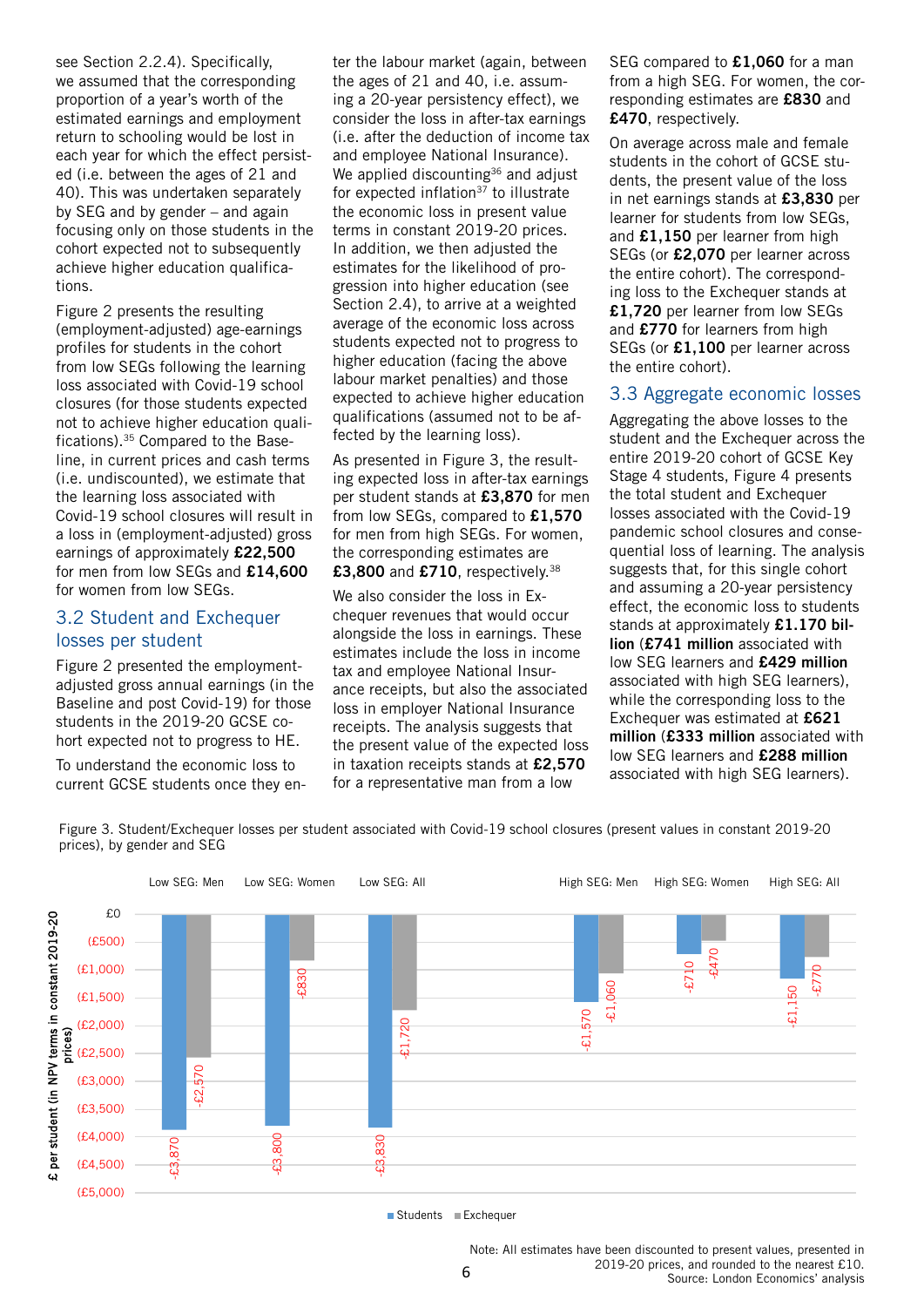Figure 4. Total student/Exchequer losses associated with Covid-19 school closures (present values in constant 2019-20 prices), by SEG



Note: All estimates have been discounted to present values and presented in 2019-20 prices. Source: London Economics' analysis

Table 3. Marginal effect of an additional year of post-compulsory schooling on the likelihood of being in a particular income quintile at age 21-30, by SEG and gender

| Income<br>quintile                 | Low SEG     |            | <b>High SEG</b> |        |
|------------------------------------|-------------|------------|-----------------|--------|
|                                    | <b>Male</b> | Female     | Male            | Female |
| $1 -$ lowest<br>income<br>quintile | $-3.7$ ppt  | $-2.7$ ppt |                 |        |
| 2                                  | $-1.6$ ppt  | $-0.6$ ppt |                 |        |
| 3                                  |             |            |                 |        |
| 4                                  | 1.6ppt      | 1.0ppt     |                 |        |
| 5 - highest<br>income<br>quintile  | 3.6ppt      | 2.0ppt     |                 |        |

Note: Based on pooled data for Q3 2014 to Q3 2019. Marginal effects reported. As with the marginal earnings and employment returns (see Section 2.1.3), the analysis is restricted to individuals living in England, with a maximum of 4 years of post-16 education, the highest qualification (at Level 3 or below) achieved by the age of 21. Income quintiles are calculated separately for men and women, but combining all individuals holding a Level 3 qualification (or below) as their highest qualification (irrespective of whether they are from a high or low SEG). Any results that were not statistically significant at the 10% level have been reported as zero. Source: London Economics' analysis of Labour Force Survey between 2014 and 2019

**points**, while the corresponding impact for women stands at **2.0 percentage points**. For individuals from a low SEG, an additional year of post-compulsory schooling will also increase the likelihood of being in the 2nd highest income quintile (Quintile 4) by **1.0-1.6 percentage points**. In contrast, an additional year of post-compulsory schooling has **no statistically significant impact** on the

probability that an individual from a high SEG will be in any particular income quintile.

As discussed in Section 2.2.4, the learning loss associated with Covid-19 school closures was estimated at **34%** of the academic year for low SEG students and **21%** for high SEG students. Adjusting the probabilities above for this loss in learning suggests that the Covid-19 school

The analysis suggests that the total impact of school closures (assuming a 20-year persistency effect) stands at approximately **£1,585 million**. 39

# 3.4 Impact on social mobility

In addition to the above-presented core analysis, we also assessed the extent to which the learning loss might impact individuals from low SEGs in terms of their position in the income distribution between the ages of 21 and 30. To achieve this, using the same data sources as in the main analysis, we undertook an econometric analysis (specifically, an Ordered Probit model) to assess the correlation between an additional year of post-compulsory schooling and the likelihood of being in a particular income quintile (ordered from 1 (bottom quintile) to 5 (top quintile)).40 The regressions were undertaken for individuals aged 21-30, again with highest qualifications at Level 3 or below. The income quintiles for this group of individuals were computed separately for men and women.

The results, presented in Table 3, suggest that an additional year of post-compulsory schooling increases the likelihood of a man from a low SEG being in the top income quintile (Quintile 5) between the ages of 21 and 30 by **3.6 percentage**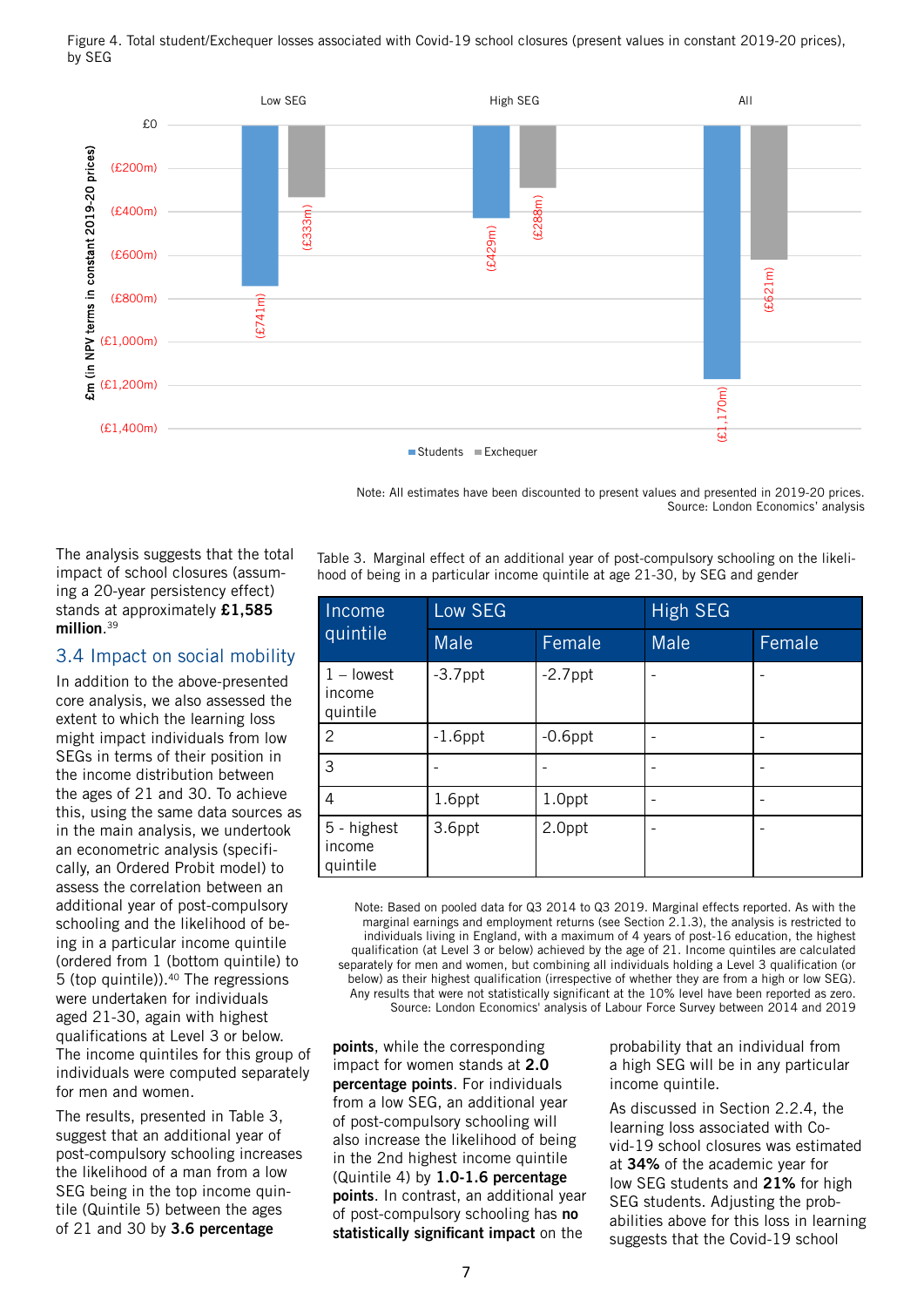closures would be expected to reduce the likelihood of a man from a low SEG (and not expected to achieve higher education qualifications) being in the top income quintile between the ages of 21 and 30 by **1.2 percentage points**, while the corresponding impact for women stands at **0.7 percentage points** (and **0.5 percentage points** or **0.3 percentage points** in respect of the 2nd highest quintile for men and women respectively). In contrast, school closures are expected to have no impact on the probability that an individual from a high SEG (and not expected to achieve higher education qualifications) will enter a specific income quintile between the ages of 21 and 30.

#### **4. CONCLUSIONS**

Following recent increases in education funding, the minimum core funding levels attracted by mainstream secondary schools in 2020-21 increased to **£5,000** per pupil per annum.41 The economic losses to the Exchequer associated with Covid-19 school closures and the associated loss in learning for the 2019-20 cohort of GCSE students stand at approximately **20%** of a year's worth of funding overall (though the losses are much greater for young people from low SEGs). Incorporating the additional losses to the individual through labour market scarring effects increases this much further. Efforts

by the Department for Education to remedy the learning loss through the introduction of a £350 million tutoring fund are welcome and will be vital to mitigating the impact on the learning of many young people. The Education Endowment Foundation, the Trust's sister charity, has been allocated £76m to fund high-quality tuition partners as part of this effort. However, given the scale of the challenge being faced, this is unlikely to be sufficient on its own to address the new challenges faced by disadvantaged young people, and further action will be needed to avoid longterm damage to their life chances and prospects for social mobility.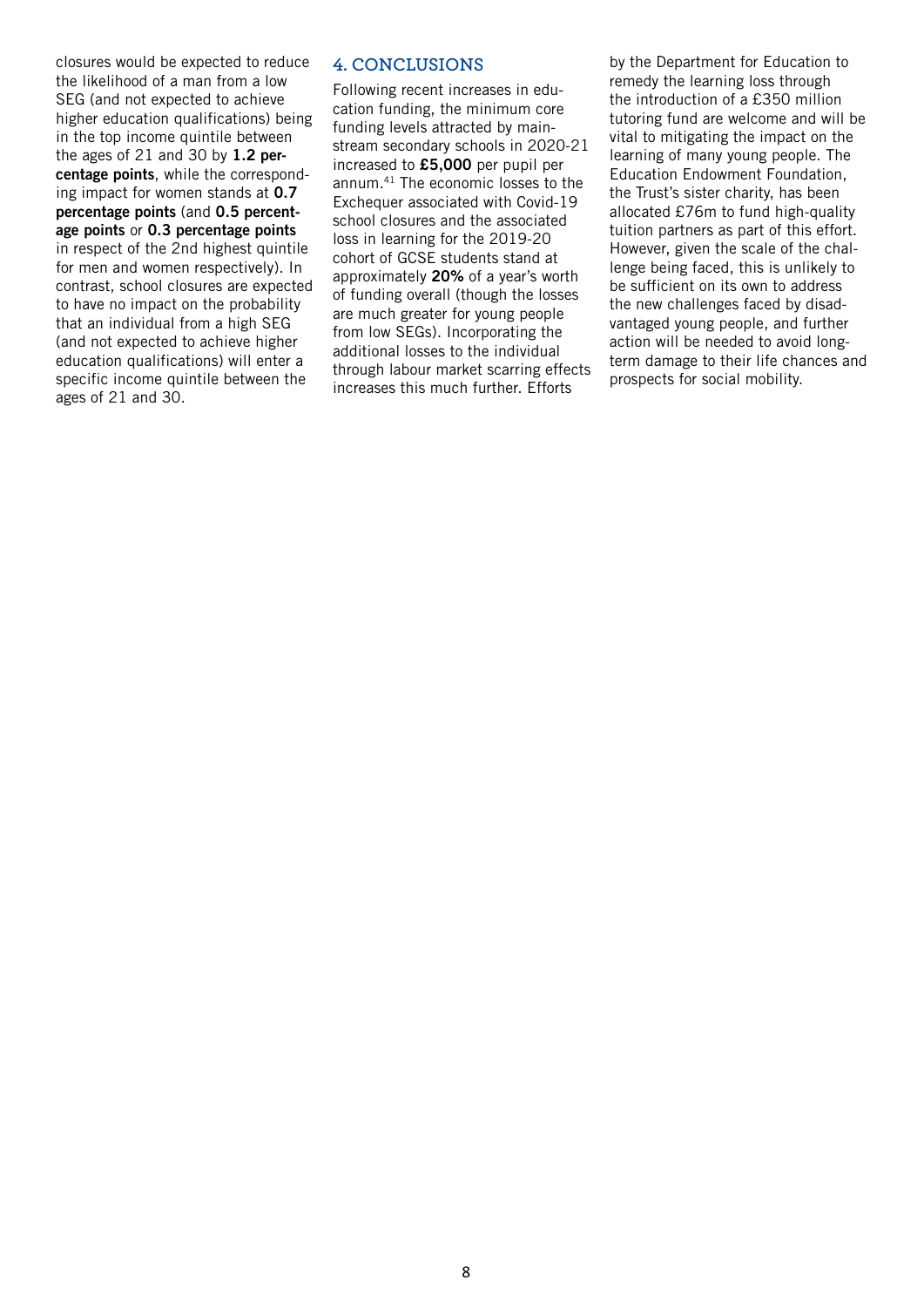#### **REFERENCES**

1. Department for Education (2020), "Coronavirus (COVID-19) attendance in educational and early years settings in England – summary of returns to 4th June 2020" ([link\)](https://assets.publishing.service.gov.uk/government/uploads/system/uploads/attachment_data/file/890949/Attendance_figures_coronavirus_covid_19_4_June_2020.pdf)

2. Education Endowment Foundation (2020), "Impact of school closures on the attainment gap: Rapid Evidence Assessment", June 2020 ([link\)](https://educationendowmentfoundation.org.uk/public/files/EEF_(2020)_-_Impact_of_School_Closures_on_the_Attainment_Gap.pdf). The analysis identifies the likely impact of school closures on the attainment gap between low and high SEGs. However, the authors state that the school closures due to Covid-19 are fundamentally different to the closures contained in the review. Specifically, there were no examples of unplanned closures of the length already experienced by schools in England. The evidence on school closures almost exclusively focuses on summer holidays and younger children.

3. Joyce, R., and Xu, X., (2020), "Sector shutdowns during the coronavirus crisis: which workers are most exposed?", IFS Briefing Note, April 2020 ([link\)](https://www.ifs.org.uk/publications/14791)

4. Elliot-Major, L. and Machin, S. J., (2020), "Covid-19 and social mobility", CEP Covid-19 analysis Paper No. 004 ([link\)](http://cep.lse.ac.uk/pubs/download/cepcovid-19-004.pdf)

5. The economic loss to these students captures the loss in after-tax earnings (i.e. after the deduction of income tax and employee National Insurance contributions) associated with the learning loss during Covid-19 school closures. The economic loss to the Exchequer then captures the associated reduction in Exchequer revenues in terms of income tax, National Insurance contributions from employees, as well as National Insurance contributions from employers.

6. End User Licence version.

7. A more refined classification (NS-SEC) of socio-economic status can be derived using employment status information and the most detailed level of SOC2010 (occupation code). However, the variable SMSOC104 'Occupation of main wage earner when respondent was 14 years old (Unit level, i.e. 4 digits)' is not available under the End User Licence version of the QLFS.

8. Control variables include information on personal characteristics (age, ethnic background, marital status and number of children) and job characteristics (part-time status, public or private sector, temporary or permanent job, large workplace), as well as regional and time dummies.

9. Based on variable EDAGE in the QLFS. We also restricted the sample to those achieving their highest qualification by the age of 21, excluding those re-entering education later on.

10. Level 3 in the Regulated Qualifications Framework (RFQ).

11. In the analysis, we only retained Wave 1 respondents resident in England (providing a total sample of approximately 9,200 observations with non-missing information in terms of SEG, and approximately 4,800 observations with non-missing information in terms of both SEG and earnings (aged between 21 and 40)).

12. House of Commons (2019), "The School Day and Year (England)", Briefing Note 07148, July 2019 ([link\)](https://researchbriefings.files.parliament.uk/documents/SN07148/SN07148.pdf)

13. The Local Authority is also considered the school employer in the case of community, voluntary-controlled, community special or maintained nursery schools. For foundation, voluntary-aided and foundation special schools, the Governing Body is the employer, while Academies, including free schools, set their own term dates.

14. Based on schools being closed for 17 weeks and 3 days (88 days) minus 4 Bank Holidays, 9 Easter vacation days and 4 half term days. We also assume that despite the very partial increase in in-person teaching to some year groups in some schools in June and July 2020, the cancellation of GCSE examinations means that for the cohort of pupils under consideration, school closures lasted the full **71 days**.

15. Institute for Fiscal Studies (2020), "Inequalities in children's experiences of home learning during the COVID-19 lockdown in England", Working Paper 202/26 ([link\)](https://www.ifs.org.uk/uploads/publications/wps/WP202026-Inequalities-childrens-experiences-home-learning-during-COVID-19-lockdown-England.pdf)

16. Institute for Fiscal Studies (2020), "Primary school closures created substantial inequality in time spent learning between pupils from poorer and better-off families - and re-opening schools may be the only remedy", IFS Observation Note, August 2020 ([link\)](https://www.ifs.org.uk/publications/14976).

17. World Bank (2020), "Simulat-

ing the potential impacts of Covid-19 school closures on schooling and learning outcomes: A set of global estimates", June 2020 [\(link](http://pubdocs.worldbank.org/en/798061592482682799/covid-and-education-June17-r6.pdf))

18. For a secondary school pupil from a high SEG, in a normal year, we estimated that they would undertake **1,355 hours** of learning (**190 x 7.1 hours**). In contrast, in 2019-20, they would be expected to undertake **848 hours** of learning pre-lockdown (**119 x 7.1 hours**) and **216 hours** during the school closure period (**71 days x 5.1 hours x 60%** (effectiveness adjustment)). This results in a total of **1,065 hours** of learning in 2019-20 (corresponding to a **21%** reduction compared to a 'normal' academic year).

19. For pupils from low SEGs, we estimated that a representative child would undertake **1,169 hours** of learning per annum in a normal year (**190 x 6.2 hours**). In 2019-20, they would be expected to undertake **732 hours** of learning pre-school closures (**119 x 6.2 hours**) and just **41 hours**  during the lockdown period (**71 days x 3.9 hours x 15%** (effectiveness adjustment)). This results in a total of **773 hours** of learning in 2019- 20 (a **34%** reduction compared to a 'normal' year).

20. National Foundation for Education Research (2020). "The challenges facing schools and pupils in September 2020" ([link](https://www.nfer.ac.uk/media/4119/schools_responses_to_covid_19_the_challenges_facing_schools_and_pupils_in_september_2020.pdf))

21. School deprivation levels are based on the percentage of pupils registered for free school meals.

22. Department for Education (2020), "Headcount for 'Pupil characteristics - national curriculum year and gender' from 'Schools, pupils and their characteristics' in England for 2019/20" ([link\)](https://explore-education-statistics.service.gov.uk/data-tables/school-pupils-and-their-characteristics)

23. Department for Education (2020), "Destinations of KS4 and 16 to 18 (KS5) students: 2018. Longer term destination measures for 2012 to 2013 cohort" [\(link](https://www.gov.uk/government/statistics/destinations-of-ks4-and-16-to-18-ks5-students-2018))

24. 2018-19 was the latest academic year for which this information was available at the time of writing.

25. The IDACI is a subset of the income deprivation domain of the Index of Multiple Deprivation (IMD), and measures the proportion of all children aged 0 to 15 living in income deprived families (i.e. in families in receipt of certain benefits, with an